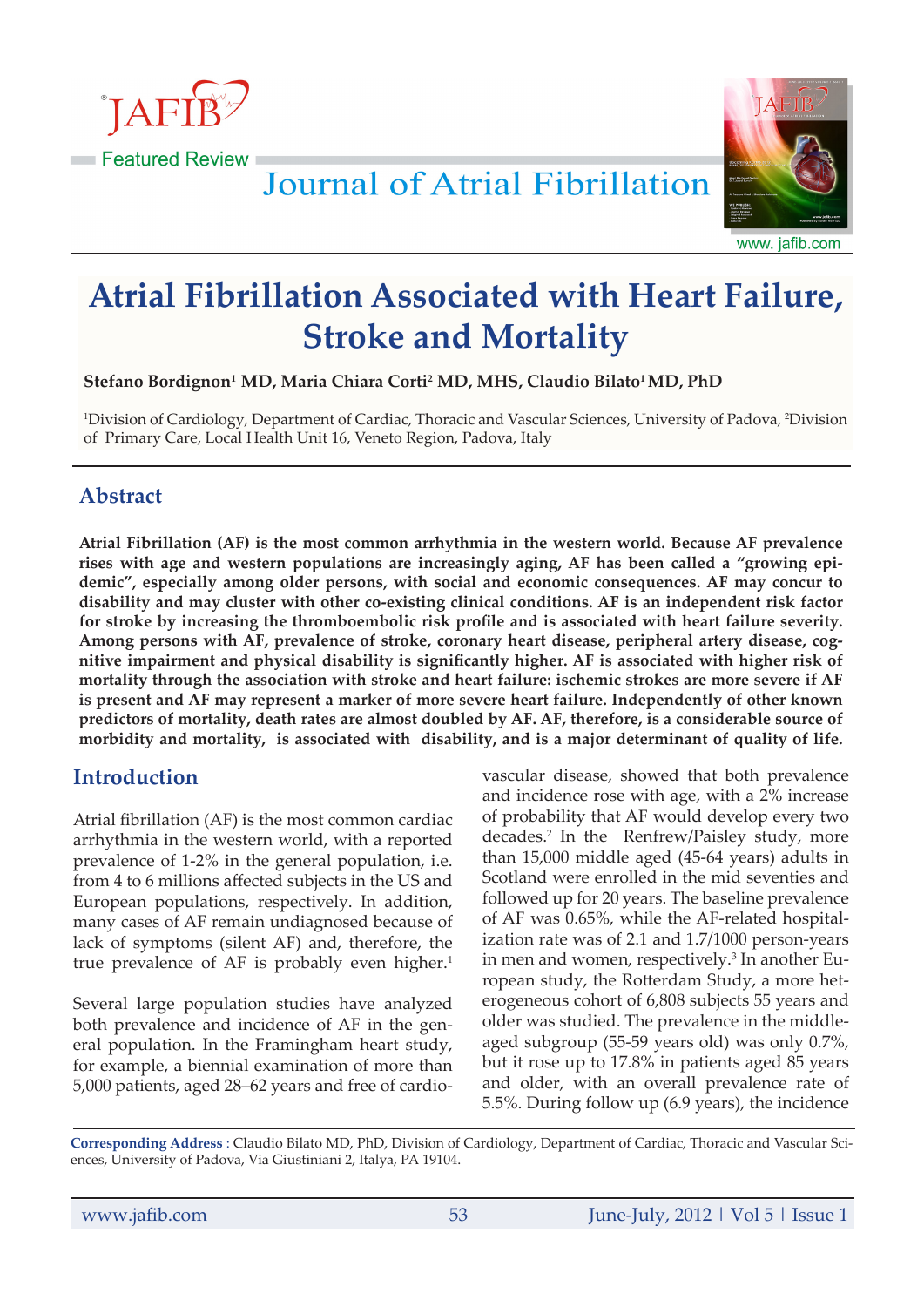HF can trigger AF through the myocardial stretch

of newly discovered AF in the cohort was 9,9/1000 subjects per year and increased from 1,1/1000 patients-year in the younger group to 20,7/1000 patients-year among older subjects (80-85 years old).4 More recently, our group analyzed a cohort of patients aged 65 years and older, selected in northern Italy with an age-sex stratified sampling strategy. Overall, our results showed a weighted AF prevalence of 7,4% which increased with advancing age (from 3.6% to 9.2% and to 17% in the 65-74 years old, 75-84 years old, 85 years and older subjects, respectively). During a 4-year follow up period, an incidence rate of 6/1000 person-years in the 65 to 74 years decade and 14/1000 person-years both in subjects 75 to 84 and 85 years and older was recorded.<sup>5</sup> Prevalence and incidence of AF in the general population was also measured using the data of the Olmsted County (Minnesota) population. Between 1980 and 2000, AF was diagnosed in 4,618 subjects by electrocardiogram. The weighted AF incidence was 3,04/1000 person-years in 1980, and rose up to the 3,68/1000 person-years in the year 2000, with a relative increase of 12,6%. Based on this observation, a prevalence model estimated in the total U.S. population an AF prevalence of 2,1% in the 1980s and of 2,5% in the year 2000. The same model, applied to the demographic projections for the U.S., predicted an estimate of 12,1 millions AF patients in 2050, but this number rose up to 15,9 millions when applying the increased incidence rate observed between 1980 and 2000<sup>6</sup> (Figure 1).

#### **Atrial Fibrillation and Heart Failure**

In clinical trials and observational studies, the prevalence of AF among congestive heart failure (HF) patients varies from 10 to 50%, depending on the HF severity: it is about 10-15% in patients with II-III NYHA classes and rises up to 50% in severe congestive HF (NYHA IV)<sup>7,8</sup>(Figure 2). Both diastolic and systolic HF result in a high risk of AF, as a consequence of several conditions such as increased atrial loading, atrial dilation, conduction disturbances, and atrial fibrosis.<sup>9</sup> In addition, AF can lead to HF because of higher heart rate and subsequent tachycardiomyopathy.10 As observed in animal models, the mechanisms involved in this complex process seem to be related to myocardial energy depletion, myocardial ischemia, abnormalities of calcium regulation, and/or extracellular matrix remodeling.<sup>11</sup>

associated with the increased atrial loading. When the pressure of the left atrium increases, activation of stress-stimulated channels, secretion of Angiotensin II, and generation of other endocellular signals, induced by adrenergic and muscarinic receptors, all occur. The result is an increased level of the endoplasmic calcium, which alters the atrial electrophysiology because enhances the automaticity and the triggered activity of the myofibrils, especially in regions like the pulmonary veins ostia, leading to AF. HF also concurs to sustain the arrhythmia by activating the apoptotic cascade, with consequent fibroblast proliferation, myocardial fibrosis, and "structural remodeling" of the atria.<sup>12</sup> The interactions between AF, HF, and atrial fibrosis are summarized in Figure 3 and have been described elsewhere.<sup>9</sup> The clinical and prognostic relationships between AF and HF have been investigated in several trials and clinical studies, often with conflicting results. Mamas et al. described the impact of AF on mortality in patients with congestive HF, metaanalyzing data from randomized trials and observational studies. Among the 30,248 patients with congestive HF included in the analysis, 4,141 were in AF and 26,107 in sinus rhythm. In multivariate analysis, AF was associated with a 40% increase in the relative risk of mortality (OR=1,4; 95%CI=1,32-1,48). When only the 9 observational studies (n=23,721) were considered, AF confirmed its significant association with mortality with a pooled OR of 1,14 (95% C.I. 1.03-1,26). 13

When subgroups of HF patients with impaired or preserved LV systolic function were considered, no significant differences were observed on the effect of AF on mortality. By contrast, Linssen et al. focusing on 927 patients with stable HF, observed that, after 18 months of follow up, AF was an independent predictor of combined mortality and hospitalization (OR 1,49; 95% CI 1,04- 2,14) only in HF patients with preserved ejection fraction (EF) as compared to patients with low EF.14 These contrasting observations could be explained by a possible collinearity between HF and AF, as suggested by data from the Pro.V.A. study.<sup>5</sup> In this study, the association between HF and AF was very strong and the presence of HF was associated with a fivefold increase in the risk of AF (OR 5.09, 95% CI 3.20 to 8.11), support-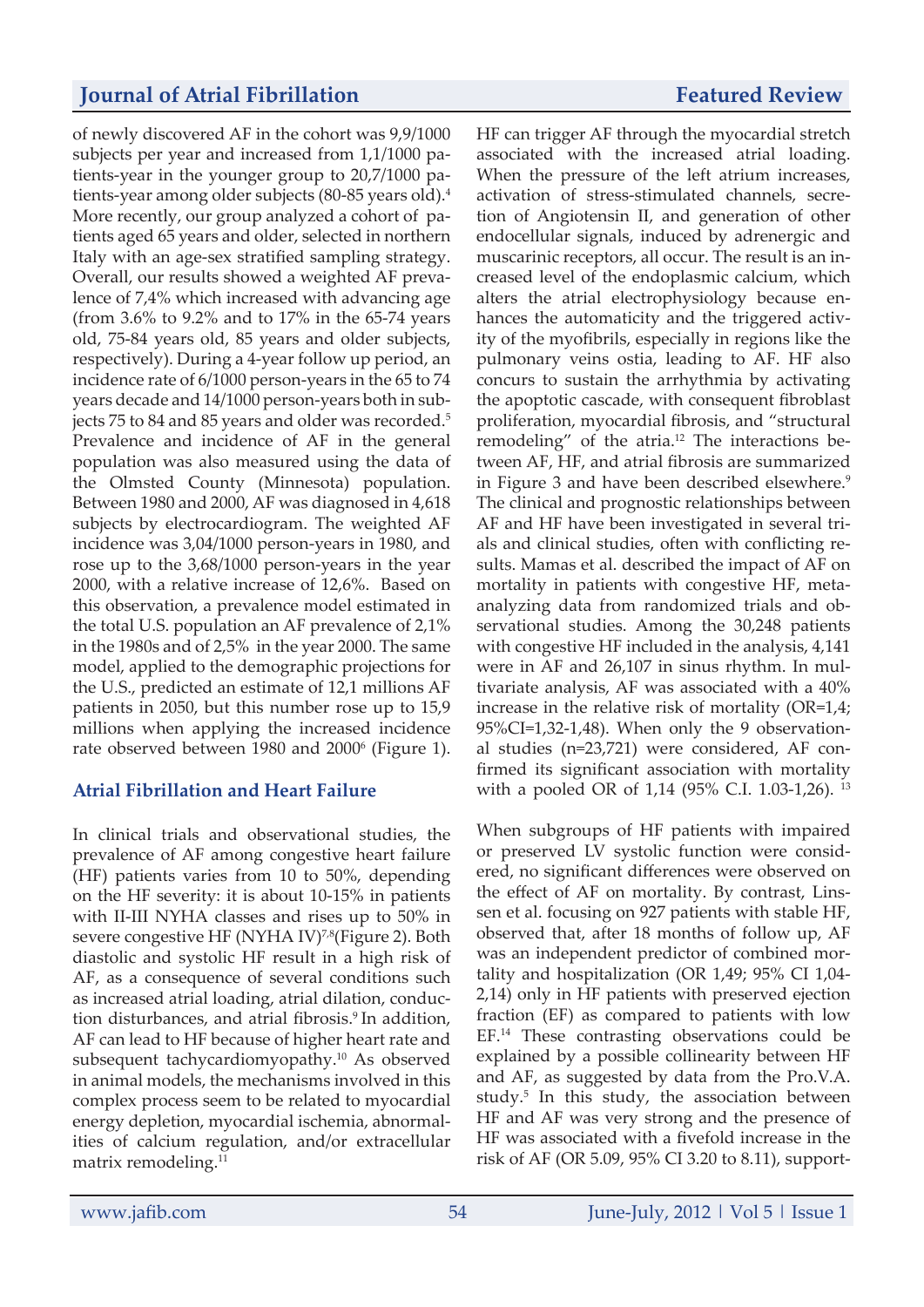**Figure 1:** Prevalence Estimates of AF in the US Population with (white columns) and Without (grey columns) Taking in Account the Increase in Incidence Observed Between 1980 and 2000. Data from Reference. 6



ing the hypothesis that HF and AF in the same mortality model could generate collinearity. Interestingly, some studies found a different influence of AF and HF on mortality with respect to their temporal relationship. The Euro Heart Failure survey studied 10,701 patients hospitalized because of incident HF: 3,673 had a preexisting AF, while 1,001 showed a new onset AF. The study revealed that the occurrence of a new AF during hospitalization was associated with a 1.5-fold (95% CI, 1.1-2.0) increased risk of in-hospital mortality as compared to patients who did not present AF during hospitalization.<sup>15</sup>

Likewise, the Framingham Heart Study, analyzing the temporal relationships between AF and HF, showed that a late development of AF in HF patients increased the risk of mortality of 60% (HR 1.6; 95% CI, 1.2-2.1) among men and almost three times (HR 2.7;95% CI, 2.0-3.6) among women.<sup>16</sup> A similar analysis was also conducted in the Olmsted County-Minnesota Cohort: among the 1,664 HF patients enrolled in the study, 553 presented prior history of AF and 384 subjects developed AF after HF. Over a median follow-up of 4 years, 450 deaths were observed among persons with prior AF, 314 among those with AF occurring after HF, and 572 among patients without AF. After adjustment, those with AF prior to HF had a 29% increased risk of death as compared to patients without AF, while those who developed AF after HF experienced a 2.2-fold increased risk of death.<sup>17</sup>

Management of AF (control of the heart rate or of the rhythm) in HF patients is still under debate. Several studies have shown no difference between rhythm and rate control strategies, although rhythm control has been associated with excellent survival if sinus rhythm could be maintained. Among these trials, the AFFIRM study confirmed that the presence of sinus rhythm was associated with a considerably lower risk of death with an HR of 0.53 (95% CI 0.39–0.72).<sup>18</sup> However, among the 4,060 patients of the AFFIRM study, 23% had a history of congestive HF and, in this subgroup, none of the strategies demonstrated to be superior in lowering the mortality risk. The AF-CHF trial investigated the differences between rate and rhythm control in 1,376 patients with history of AF and clinical HF or EF<35%. During the 37 months of follow up, there were no significant differences between the two strategies in the primary endpoint of cardiovascular death, although this lack of effect could be the result of a too small decrease in the prevalence of atrial fibrillation, as stated by the authors.19

The positive effect of antiarrhythmic drugs, the first line therapy to restore and maintain sinus rhythm, have been offset by an increase in death from non-cardiac causes.<sup>20</sup> A fibrotic and remodeled atrium, a typical finding in congestive HF patients, has a lower response to antiarrhythmic drugs,<sup>12</sup> with more detrimental side effects and less beneficial results. Therefore, new and safer therapeutic strategies are needed to improve the preservation of sinus rhythm in patients with congestive HF. In addition, whether catheter ablation will become an effective strategy is still under debate and not yet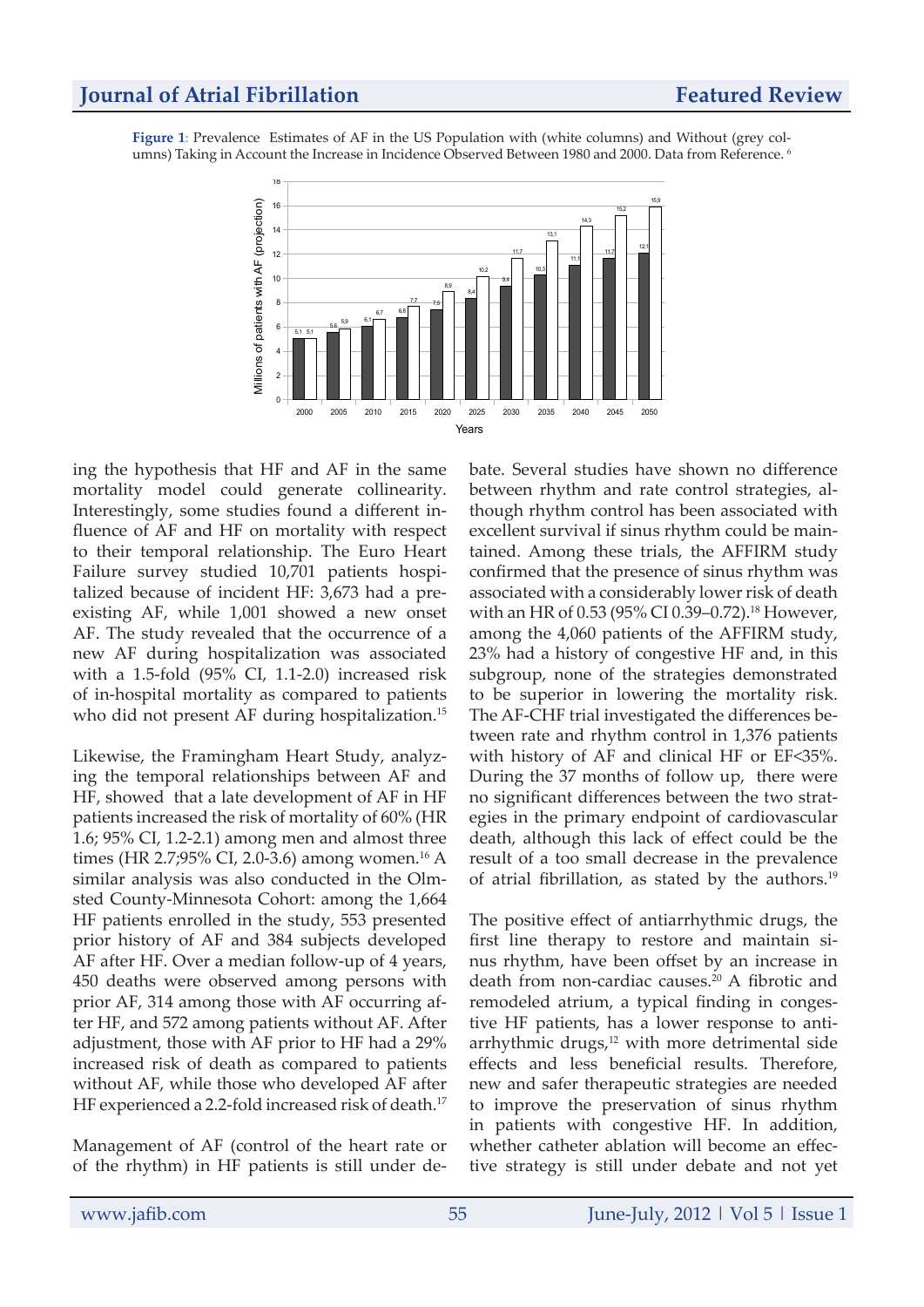**Figure 2:** Prevalence of AF in Congestive HF Trials, According to the NYHA Class of the Enrolled Population. Modified from Reference.<sup>8</sup>



Prevelence of AF in several major CHF trials

demonstrated, considering that the AF ablation seems to be less effective in highly fibrotic atria.<sup>21</sup> According to the current guidelines for AF management, when a rate control strategy is chosen, beta-blockers are the first line therapy.<sup>1,22</sup> As observed in the rate control arm of the AF-CHF trial<sup>19</sup> and in other trials, beta-blockers are able to lower the prevalence and the incidence of AF.23 Beta-blockers are also the first line drug to reduce mortality and hospitalization of congestive HF patients, and are IA class treatment in the HF guidelines.24 However, it is worth noting that, in some trials contributing to this recommendation, such as the MERIT-HF and the CIBIS-II trials, beta-blockers showed no effect on mortality for patients with AF and congestive HF.25,26 Again, this lack of effect could be explained by AF being a marker of a more diseased heart or of a worse clinical condition.7 As already hypothesized in the Pro.V.A. study cohort, the strong association between HF and AF could explain the inability of HF to predict mortality. In other words, AF may identify the sickest HF patients with the worst prognosis, as compared to HF patients without AF, and play a dominant role in predicting mortality risk.<sup>5</sup>

#### **Atrial Fibrillation and Stroke**

AF is characterized by abnormal blood flow in the left atrium, often assessed at echocardiography as spontaneous echocontrast, and by other atrial wall abnormalities, such as atrial dilation,

endocardial denudation and fibroelastic infiltration of the extracellular space. These abnormalities together with alterations of blood constituents, such as coagulation and platelet activation, inflammation and growth factor modifications, are responsible for the so called "Virchow triad revisited", which represents the pathophysiological basis of the association of AF with stroke.<sup>27</sup> AF is a major cause of stroke: in the German Stroke Data Bank, one fourth of the 5,017 acute ischemic strokes were found to be caused by cardioembolism.28 Because AF is often silent, it should be searched for in all ischemic strokes, not only by standard ECG at admission, but also by more sensitive methods. Jabaudon et al., for example, reported that out of one hundred forty-nine consecutive patients admitted to the neurology department because of acute stroke or TIA, standard ECG identified AF only in 2.7% of the cases at admission (4/149 patients) and in 4.1% of remaining patients within 5 days (6/145). However, ECG-Holter disclosed AF in an additional 5% of patients with normal standard ECG (7/139 patients), whereas an event loop recorder lasting 7 days detected AF in further 5.7% of the remaining patients with a normal standard ECG and normal ECG-Holter (5/88 patients).<sup>29</sup>

Cardioembolic stroke patients seems to have a worse outcome as compared to non- cardioembolic stroke patients. The Copenhagen Stroke Study analyzed the clinical data from 1,197 patients and referred to a single center for ischemic stroke. AF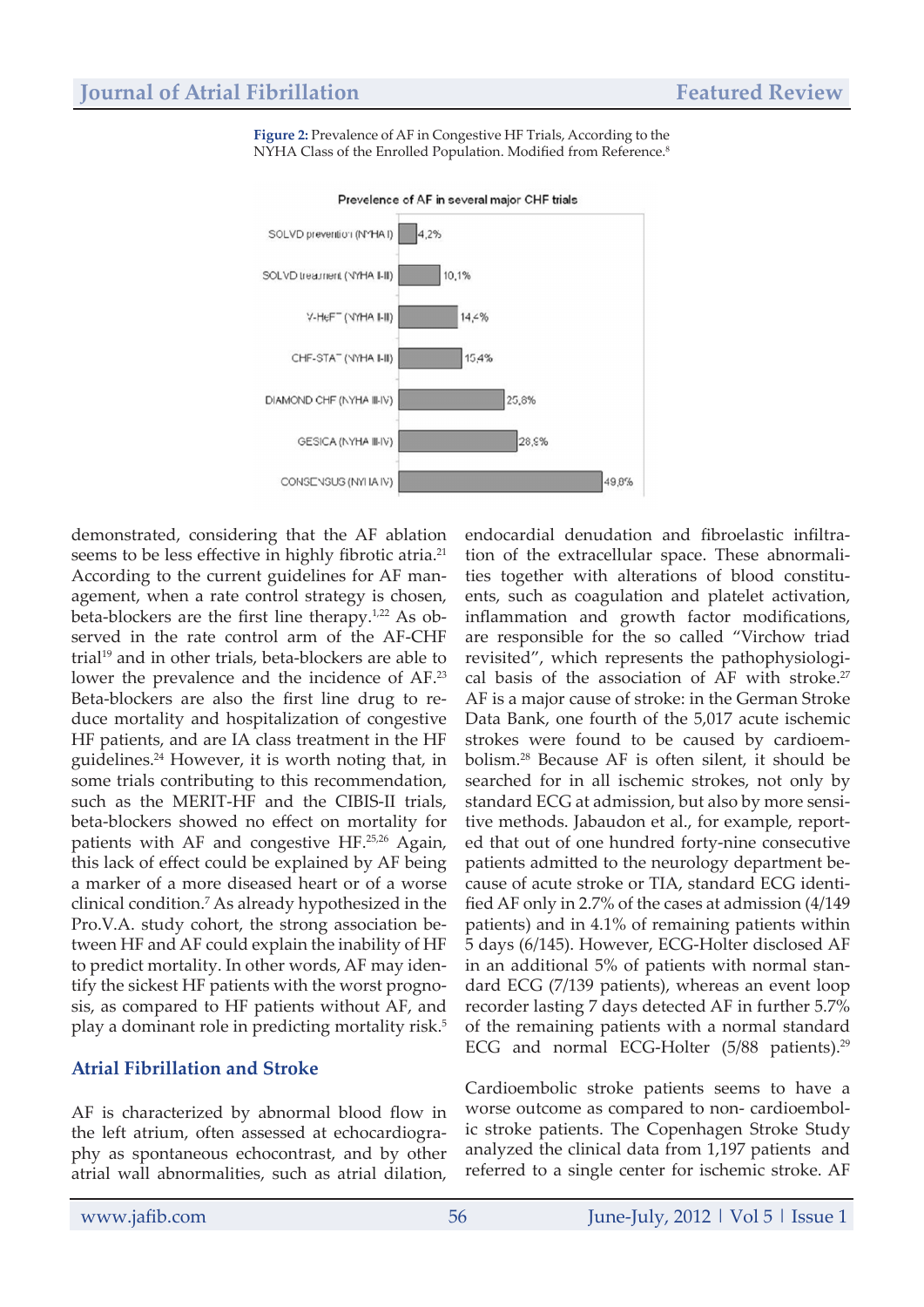

Figure 3: Pathophysiological Interactions Between AF and Congestive HF, Modified from Reference.<sup>9</sup>

was found in 18% of the patients. Among them, neurologic and functional outcomes were markedly poorer, as compared to patients with noncardioembolic stroke, and this worse outcome was exclusively explained by the higher severity of the stroke.30 Similar data were observed by the Japan Multicenter Stroke Investigators, who recruited 15,831 subjects with ischemic stroke. In multivariate regression analysis, the proportion (21%) of patients with AF showed higher risk of severe stroke and premature death.<sup>31</sup>

The characteristics and/or the types (paroxysmal, persistent or permanent) of AF do not seem to affect the incidence rates of stroke. In the Stockholm Cohort of Atrial Fibrillation, for example, both paroxysmal and permanent AF doubled the risk of stroke as compared to the general population. With a standardized incidence ratio of ischemic stroke in patients with paroxysmal AF of 2.12 (95% CI 1.52–2.71), evidence was provided that all AF patients should receive a protective anticoagulant treatment.<sup>32</sup> As reported above, AF-related stroke is often more severe and results in long-term disability or death. To this regard, it is worth remembering that only the antithrombotic therapy has been shown to reduce death due to AF-related strokes.<sup>1</sup> In a cohort of 13,559 patients with nonvalvular AF treated with oral anticoagulant (OAC), aspirin or no antithrombotic therapy, 618 strokes occurred between 1996 and 1999. Out of

the 596 strokes used for the analysis (the others were excluded because of lack of data or because stroke was treated by thrombolysis complicated by intracerebral hemorrhage), 32% occurred during warfarin therapy, 27% during aspirin therapy and 42% among those with no antithrombotic therapy. However, only patients in OAC and with an INR >2.0 showed lower incidence of stroke and a lower risk of strokerelated death.<sup>33</sup> Stratifying AF patients for risk of thromboembolism is, therefore, crucial. By focusing on the embolic events observed in the control arms of the trials investigating OAC, the Stroke in AF Working Group identified previous stroke/TIA, age, hypertension, diabetes and female gender as predictors of stroke or TIA in AF patients.<sup>34</sup> Similarly, the NICE review classified as risk factors for stroke in patients with AF, history of stroke or TIA, age, hypertension and structural heart disease.<sup>35</sup> These risk variables have been included in several scores of risk for stroke, as recently reviewed.<sup>36</sup> Among these, the  $CHA<sub>2</sub>DS<sub>2</sub> VASC score (Table 1), introduced by Lip et$ al. in 201037 and "adopted" by the current European guidelines,<sup>1</sup> was initially validated in the Euro Heart Survey Cohort. According to this score, the "major" risk factors (age > 75 years, previous stroke/TIA), count for two points, while the other risk factors (systolic heart failure, hypertension, diabetes, age 65–74, vascular disease and female gender), count for 1 point each. With a total score ranging from 0 to 9, low risk is defined when the score is 0, intermediate when it is 1, high risk with a score  $>$  2. The CHA<sub>2</sub>DS-2 VASc score has been validated in several cohort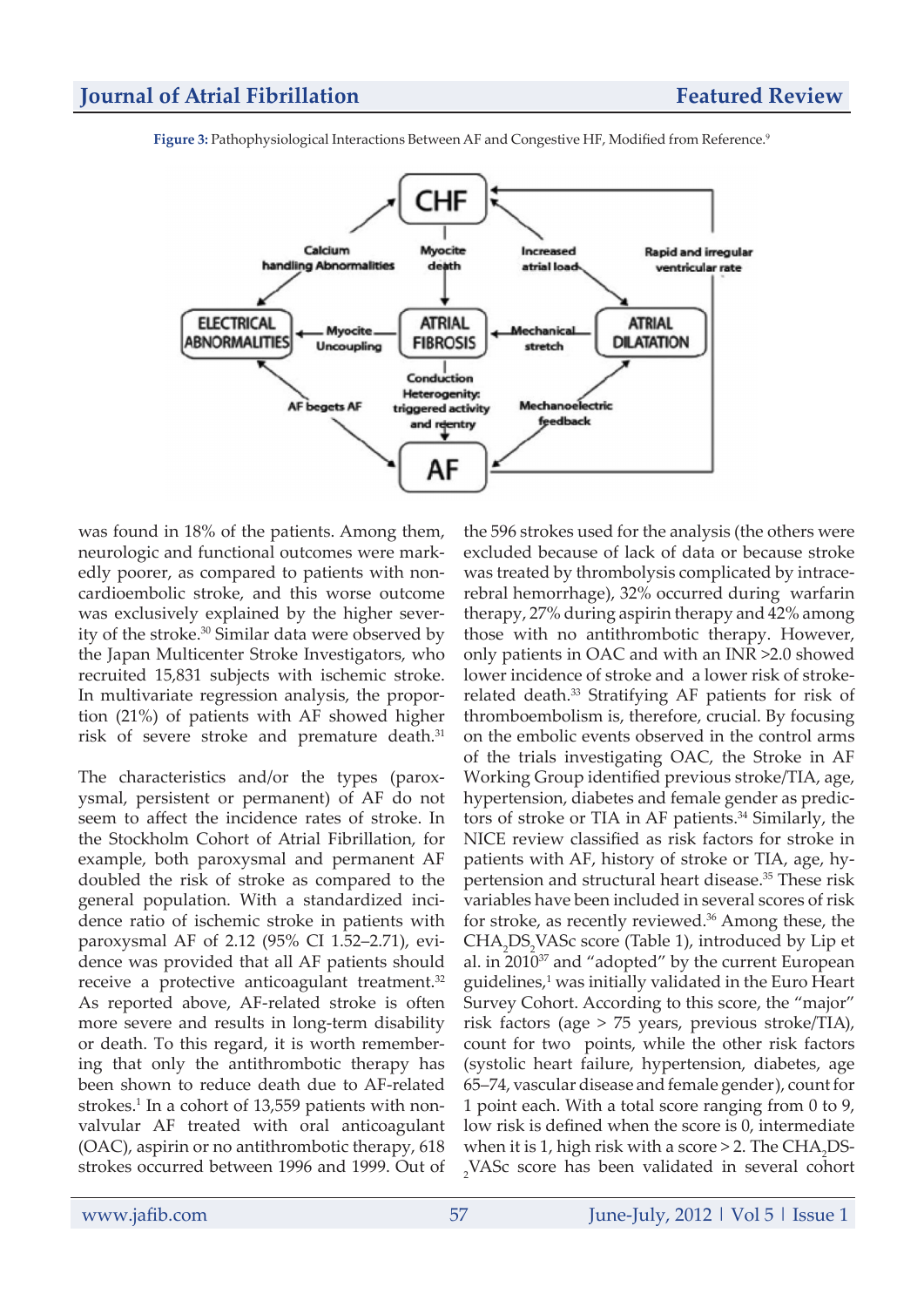Table 1 Annual risk of stroke predicted by CHA<sub>2</sub>DS- $_{2}$ VAS $c$  score (age > 75 years and previous stroke/ TIA = 2 points each, systolic heart failure, hypertension, diabetes, age 65–74, vascular disease and female gender= 1 point)

| <b>CHA<sub>2</sub>DS<sub>2</sub>VASc score</b> | Stroke rate (%/year) |
|------------------------------------------------|----------------------|
|                                                |                      |
|                                                | 1,3                  |
| 2                                              | 2,2                  |
| 3                                              | 3,2                  |
|                                                | 4,0                  |
| 5                                              | 6,7                  |
| 6                                              | 9,8                  |
|                                                | 9,6                  |
| 8                                              | 6,7                  |
|                                                | 15,2                 |

studies as being able to better recognize the "truly" low risk and to reduce the number of patients falling in the "intermediate/moderate" interval.<sup>36</sup>

In a Danish cohort of 73,538 patients with non-valvular AF and no OAC therapy, the rate of thromboembolism was 1.67 (95% CI=1.47-1.89) per 100 patients/year when the "low" risk group was defined by the  $\text{CHADS}_{2}$  score and was 0,78/100 patients/year (95% CI=0.58-1.04) when the "low" risk group was identified by the  $CHA_2DS_2VASc$  score. Similarly, the "intermediate risk" group showed a rate of thromboembolism of 4.75/100 patients/year (4.45-5.07) when defined by the  $\mathrm{CHADS}_2$  score but was 2.01/100 patients/year (1.70-2.36) when identified by the CHA<sub>2</sub>DS<sub>2</sub>VASc score. In conclusion, compared to  $\text{CHADS}_{2'}$  the  $\text{CHA}_2\text{DS}_2\text{VASC score}$ seems to better identify the "high" risk group and to categorize AF patients more accurately.<sup>38</sup>

The association between AF and stroke is even stronger among older persons. Among 135 individuals with AF enrolled in the Pro.V.A. study, prevalence of stroke was 8.8% as compared to 4.4% among those  $(n=1441)$  without AF  $(p=0.001)$  while in logistic regression analysis, stroke and AF were associated with an OR of 2.61 (95% CI 1.44-4.70).

Older patients, therefore, could take more advantage with antithrombotic therapy, independently of the presence of other risk factors, as recently suggested by Hobbs et al. who tested different scores of stroke risk. They recorded 54 ischemic strokes, 4 systemic embolisms and 13

TIA among 665 patients aged 75 years and older, with AF and no antithrombotic therapy. All the tested scores demonstrated only a moderate ability to assess the thromboembolic risk, suggesting that all the AF patients age 75 years and older should always be classified at "high risk", at least until better tools will become available.<sup>39</sup>

In the past years, thromboprophylaxis in high risk patients relied only on the use of oral anticoagulation by vitamin K antagonists, especially warfarin, which has been demonstrated to prevent strokes better than antiplatelet agents.<sup>40</sup> More recently, oral direct thrombin inhibitors (e.g. dabigatran etexilate and AZD0837) and oral factor Xa inhibitors (rivaroxaban, apixaban, edoxaban, betrixaban, YM150) have been tested in clinical practice with several advantages as compared to warfarin. Dabigatran, for example, is non-inferior (when 110 mg bid are used) or even superior (with 150 mg bid) to warfarin in preventing strokes. As compared to vitamin K antagonists, Dabigatran also seems to be safer being associated with lower (lower dose) or with similar (higher dose) rates of major hemorrhages.<sup>41</sup> In the AVERROES study, on the other hand, Apixaban has been shown to be superior to aspirin in patients intolerant or not suitable for treatment with warfarin, $42$  and in the ROCKET AF study,<sup>43</sup> rivaroxaban resulted not inferior in preventing strokes as compared to warfarin. These new agents, although not yet fully entered in the common clinical practice, are very promising and will probably modify in the next future strategies for preventing AF-related strokes.

### **Atrial Fibrillation and Mortality**

As already mentioned, AF is associated with higher risk of mortality because of the strong association both with stroke and HF. AF and HF are related to mortality especially when AF occurs after HF, since AF may represent a marker of more severe HF. Stroke is associated with AF through the altered thromboembolic risk profile of the AF patient. Ischemic strokes are more severe if AF is also present and only prior OAC therapy can reduce ischemic stroke-related mortality in AF patients.

As reported in the European guidelines for AF management, death rates are almost doubled by AF, independently of the presence of other known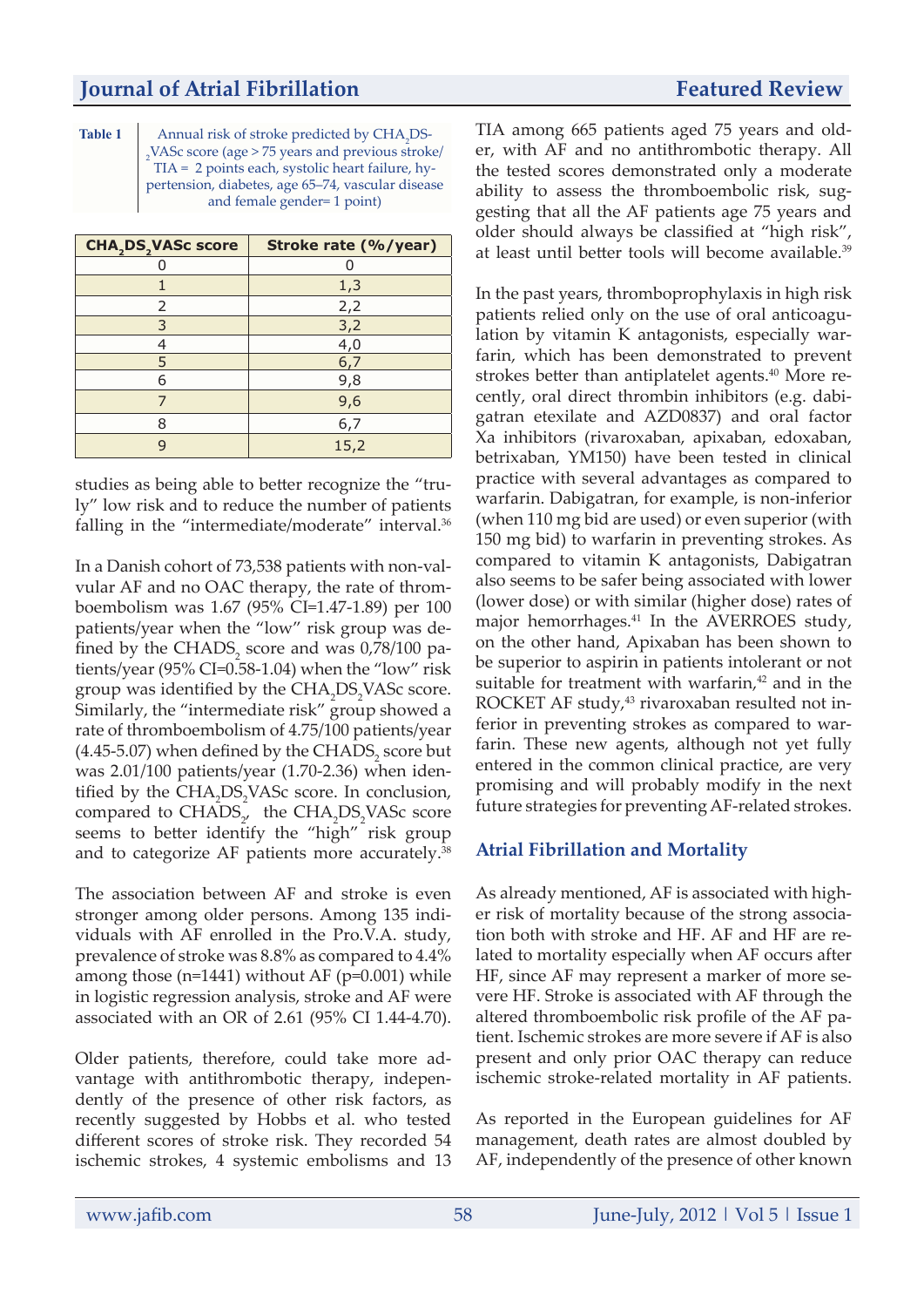predictors of mortality.<sup>1</sup> Several cohort studies have analyzed this effect of AF on mortality. In the Framingham cohort (more than 5,000 patients followed for 40 years), the presence of AF increased the relative risk of mortality by 50% in men (OR=1.5, % CI 1.2-1.8) and by 90% in women (OR=1.9, % CI 1.5-2.2). This association was also confirmed after the exclusion both of 30-day mortality, where AF could play the role of a "simple" marker of terminal illness, and of patients with structural heart disease at baseline.<sup>44</sup> The Renfrew/ Paisley study, where 15,406 patients aged 28-64 years were followed for 20 years, showed that AF was an independent predictor of all-cause mortality with a RR of 2,2 ( 95% CI: 1.5–3.2) in women and of 1.5 (95% CI: 1.2–2.2) in men. When only "lone" AF was considered, however, AF was not statistically associated with a higher risk of cardiovascular events or death, although the number of patients with this condition was very small ( $n=15$ ).<sup>45</sup>

Mortality appears to increase especially in older patients with AF. In the Pro.V.A. study, AF was clearly associated with an increase in all-cause mortality after 4 years of follow-up. Among the 135 patients with AF, 59 deaths were recorded (43.7%, mortality rate 128/1,000 person-years), a very high rate when compared to the 280 deaths among the 1,441 patients without AF (19%, 47 deaths per 1,000 person-years). In Cox regression analysis, AF was an independent risk factor for mortality, with a relative risk of mortality, after adjustment for confounders, of 1.47 (95% CI 1.08-1.99).<sup>5</sup>

Recently, Jabre et al. reviewed the literature and meta-analyzed data from studies looking at the relationship between AF and mortality in patients with myocardial infarction (MI).<sup>46</sup> The authors also analyzed the influence of new onset AF on mortality in patients hospitalized for a myocardial infarction (MI) in the Olmsted County–Minnesota cohort, since previous studies were not concordant in attributing an independent effect of AF on hospital mortality. Among the 3,220 patients hospitalized because of MI between 1983 and 2007, 304 had a history of AF, 729 had a first-documented episode of AF post-MI, while 2,187 did not show AF. Among the subjects with new onset AF, the arrhythmia was detected in 218 (30%) patients at the time of the acute MI or within 2 days, in 119 (16%) between 3 and 30 days after MI, and in 392 (54%)

thereafter. The analysis revealed that a newly diagnosed AF in the setting of MI was associated with a larger increase in overall mortality with an HR of 3.77 (95% CI, 3.37-4.21). This relation was stronger when AF occurred later, with a 5-fold increase in the risk of death, independently from age, sex, co-morbidities and subsequent HF development.<sup>47</sup>

#### **Disclosures**

No disclosures relevant to this article were made by the authors.

# **Conclusions**

AF is the most common arrhythmia in the western world, is an independent risk factor for stroke and is associated with severity of heart failure and with increased all-cause mortality risk. AF prevalence increases with age and, therefore, represents a "growing epidemic" especially in the elderly, with important social and economic consequences. Despite an increasing focus on prevention of cardioembolic events in recent years, the rising prevalence and incidence of AF and its impact on disability and mortality underline the importance of effective medical management of AF to reduce negative functional and socio-economic consequences.

### **References**

1. Camm J, Kirchhof P, Lip GYH, Schotten U, Savelieva I, Ernst S, Van Gelder IC, Al-Attar N, Hindricks G, Prendergast B, Heidbuchel H, Alfieri O, Angelini A, Atar D, Colonna P, De Caterina R, De Sutter J, Goette A, Gorenek B, Heldal M, Hohloser SH, Kolh P, Le Heuzey J-Y, Ponikowski P, Rutten FH, Vahanian A, Auricchio A, Bax J, Ceconi C, Dean V, Filippatos G, Funck-Brentano C, Hobbs R, Kearney P, McDonagh T, Popescu B a, Reiner Z, Sechtem U, Sirnes PA, Tendera M, Vardas PE, Widimsky P, Agladze V, Aliot E, Balabanski T, Blomstrom-Lundqvist C, Capucci A, Crijns H, Dahlöf B, Folliguet T, Glikson M, Goethals M, Gulba DC, Ho SY, Klautz RJM, Kose S, McMurray J, Perrone Filardi P, Raatikainen P, Salvador MJ, Schalij MJ, Shpektor A, Sousa J, Stepinska J, Uuetoa H, Zamorano JL, Zupan I. Guidelines for the management of atrial fibrillation: The Task Force for the Management of Atrial Fibrillation of the European Society of Cardiology (ESC). Eur. Heart J. 2010; 31:2369-2429.

2. Kannel WB, Abbott RD, Savage DD, McNamara PM. Epidemiologic features of chronic atrial fibrillation: the Framingham study. N Engl J Med. 1982; 306:1018-22.

3. Stewart S, Hart CL, Hole DJ, McMurray JJ. Population prevalence, incidence, and predictors of atrial fibrillation in the Ren-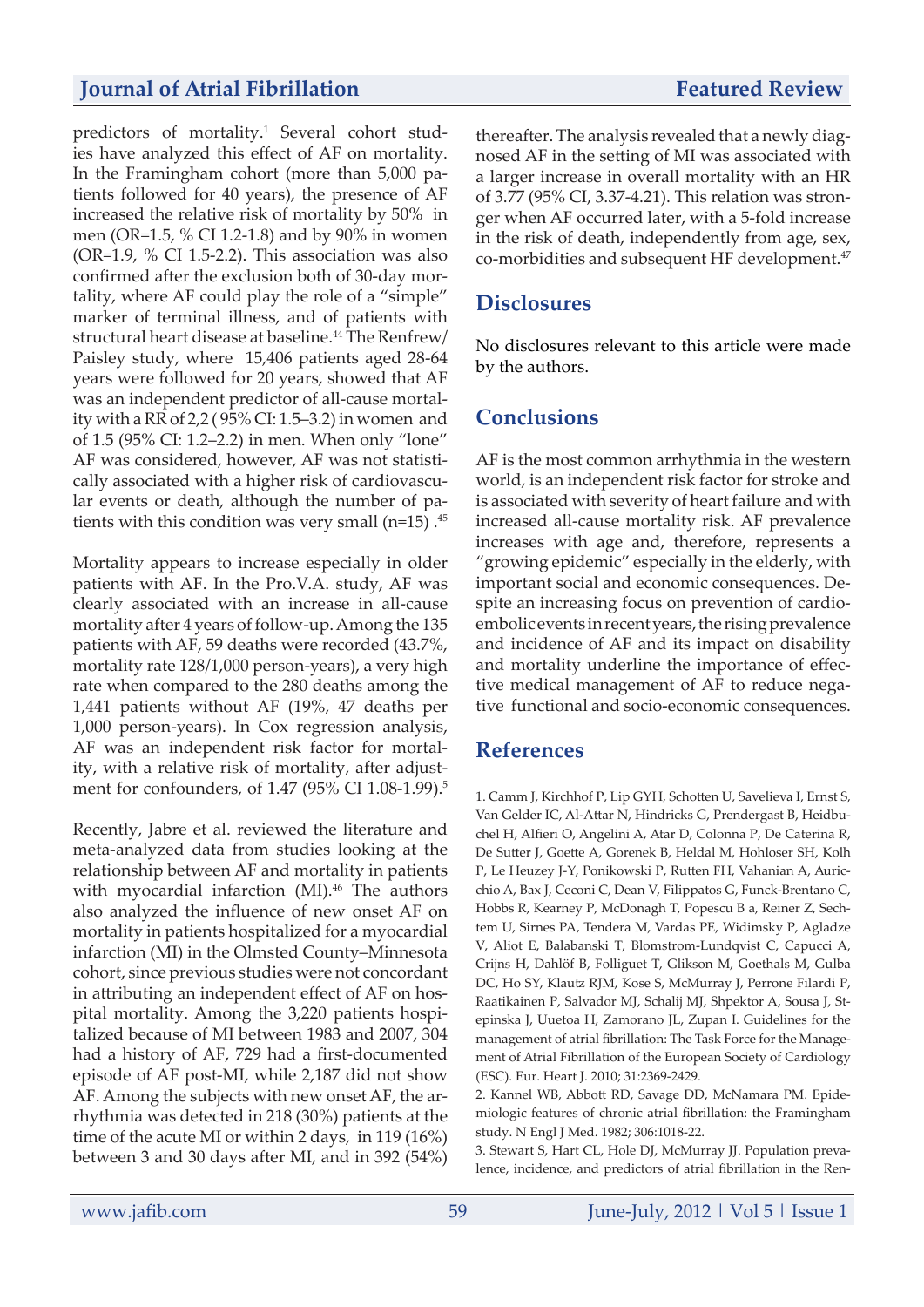frew/Paisley study. Heart. 2001; 86:516-21.

4. Heeringa J, van der Kuip D a M, Hofman A, Kors J a, van Herpen G, Stricker BHC, Stijnen T, Lip GYH, Witteman JCM. Prevalence, incidence and lifetime risk of atrial fibrillation: the Rotterdam study. Eur. Heart J. 2006; 27:949-53.

5. Bilato C, Corti M, Baggio G, Rampazzo D, Cutolo A, Iliceto S, Crepaldi G. Prevalence, functional impact, and mortality of atrial fibrillation in an older Italian population (from the Pro. VA study). Am J Cardiol. 2009; 104:1092-1097.

6. Miyasaka Y, Barnes ME, Gersh BJ, Cha SS, Bailey KR, Abhayaratna WP, Seward JB, Tsang TSM. Secular trends in incidence of atrial fibrillation in Olmsted County, Minnesota, 1980 to 2000, and implications on the projections for future prevalence. Circulation. 2006; 114:119-25.

7. Neuberger H-R, Mewis C, van Veldhuisen DJ, Schotten U, van Gelder IC, Allessie M a, Böhm M. Management of atrial fibrillation in patients with heart failure. Eur. Heart J. 2007; 28:2568-77.

8. Maisel W, Stevenson LW. Atrial fibrillation in heart failure: epidemiology, pathophysiology, and rationale for therapy. J Am Coll Cardiol 2003; 91:2-8.

9. Burstein B, Nattel S. Atrial fibrosis: mechanisms and clinical relevance in atrial fibrillation. J Am Coll Cardiol. 2008; 51:802- 809.

10. Grogan M, Smith HC, Gersh BJ, Wood DL. Left ventricular dysfunction due to atrial fibrillation in patients initially believed to have idiopathic dilated cardiomyopathy. Am J Cardiol. 1992; 69:1570-3.

11. Shinbane J, Wood M, Jensen N, Ellenbogen KA, Fitzpatrick AP, Scheinman, MM. Tachycardia-induced cardiomyopathy: a review of animal models and clinical studies. J Am Coll Cardiol. 1997; 29:709-715.

12. Allessie MA, Boyden PA, Camm AJ, Kleber AG, Lab MJ, Legato MJ, Rosen MR, Schwartz PJ, Spooner PM, Van Wagoner DR, Waldo AL. Pathophysiology and prevention of atrial fibrillation. Circulation. 2001; 103:769-777.

13. Mamas MA, Caldwell JC, Chacko S, Garratt CJ, Fath-ordoubadi F, Neyses L. A meta-analysis of the prognostic significance of atrial fibrillation in chronic heart failure. Eur J Heart Fail. 2009;11:676-683.

14. Linssen GCM, Rienstra M, Jaarsma T, Voors A a, van Gelder IC, Hillege HL, van Veldhuisen DJ. Clinical and prognostic effects of atrial fibrillation in heart failure patients with reduced and preserved left ventricular ejection fraction. Eur J Heart Fail. 2011; 13(10):1111-20.

15. Rivero-Ayerza M, Scholte Op Reimer W, Lenzen M, Theuns D a MJ, Jordaens L, Komajda M, Follath F, Swedberg K, Cleland JGF. New-onset atrial fibrillation is an independent predictor of in-hospital mortality in hospitalized heart failure patients: results of the EuroHeart Failure Survey. Eur Heart J. 2008; 29:1618-24.

16. Wang T, Larson M, Levy D, Vasan RS, Leip EP, Wolf PA, D'Agostino RB, Murabito JM, Kannel WB, Benjamin EJ. Temporal Relations of Atrial Fibrillation and Congestive Heart Failure and Their Joint Influence on Mortality: The Framingham Heart Study. Circulation. 2003;107:2920-2925.

17. Chamberlain AM, Redfield MM, Alonso A, Weston S, Roger VL. Atrial Fibrillation and Mortality in Heart Failure: A Community Study. Circ Heart Fail. 2011 [Epub ahead of print];

18. Wyse D, Waldo A, DiMarco J, Domanski M, Rosenberg Y, Schron E, Kellen J, Greene H, Mickel M, Dalquist J, Cooley SD. A comparison of rate control and rhythm control in patients with atrial fibrillation. N Engl J Med. 2002;347:1825-1833.

19. Roy D, Talajic M, Nattel S, Wyse G, Dorian Pa, Lee KL, Bourassa MG, Arnold JMO, Buxton AE, Camm AJ, Connolly SJ, Dubuc M, Ducharme A, Guerra PG, Hohnloser SH, Lambert J, Heuzey J-yves L, Stevenson LW, Stevenson WG, Thibault B, Waldo AL. Rhythm Control versus Rate Control for Atrial Fibrillation and Heart Failure. N Engl J Med. 2008; 358:2667-2677.

20. Steinberg JS, Sadaniantz A, Kron J, Krahn A, Denny DM, Daubert J, Campbell WB, Havranek E, Murray K, Olshansky B, O'Neill G, Sami M, Schmidt S, Storm R, Zabalgoitia M, Miller J, Chandler M, Nasco EM, Greene HL. Analysis of cause-specific mortality in the Atrial Fibrillation Follow-up Investigation of Rhythm Management (AFFIRM) study. Circulation. 2004; 109:1973-80.

21. den Uijl DW, Delgado V, Bertini M, Tops LF, Trines S a, van de Veire NR, Zeppenfeld K, Schalij MJ, Bax JJ. Impact of left atrial fibrosis and left atrial size on the outcome of catheter ablation for atrial fibrillation. Heart 2011; 97:1847-51.

22. Wann LS, Curtis AB, January CT, Ellenbogen K a, Lowe JE, Estes N a M, Page RL, Ezekowitz MD, Slotwiner DJ, Jackman WM, Stevenson WG, Tracy CM, Fuster V, Rydén LE, Cannom DS, Le Heuzey J-Y, Crijns HJ, Olsson SB, Prystowsky EN, Halperin JL, Tamargo JL, Kay GN, Jacobs AK, Anderson JL, Albert N, Hochman JS, Buller CE, Kushner FG, Creager M a, Ohman EM, Ettinger SM, Guyton R a, Tarkington LG, Yancy CW. 2011 ACCF/AHA/HRS focused update on the management of patients with atrial fibrillation (updating the 2006 guideline): a report of the American College of Cardiology Foundation/American Heart Association Task Force on Practice Guidelines. Circulation. 2011; 123:104-23.

23. Kuelkamp V, Schirdewan A, Stangl K, Homberg M, Ploch M, Beck OA. Use of Metoprolol CR / XL to Maintain Sinus Rhythm After Conversion from Persistent Atrial Fibrillation. J Am Coll Cardiol. 2000; 36:139-46.

24.Dickstein K, Cohen-Solal A, Filippatos G, McMurray JJV, Ponikowski P, Poole-Wilson PA, Strömberg A, van Veldhuisen DJ, Atar D, Hoes AW, Keren A, Mebazaa A, Nieminen M, Priori SG, Swedberg K, Vahanian A, Camm J, De Caterina R, Dean V, Funck-Brentano C, Hellemans I, Kristensen SD, McGregor K, Sechtem U, Silber S, Tendera M, Widimsky P, Zamorano JL, Auricchio A, Bax J, Böhm M, Corrà U, Della Bella P, Elliott PM, Follath F, Gheorghiade M, Hasin Y, Hernborg A, Jaarsma T, Komajda M, Kornowski R, Piepoli M, Prendergast B, Tavazzi L, Vachiery J-L, Verheugt FW a, Zannad F. ESC Guidelines for the diagnosis and treatment of acute and chronic heart failure 2008: the Task Force for the Diagnosis and Treatment of Acute and Chronic Heart Failure 2008 of the European Society of Cardiology. Developed in collaboration with the Heart. Eur Heart J 2008; 29:2388-442.

25. van Veldhuisen DJ, Aass H, El Allaf D, Dunselman PHJM, Gullestad L, Halinen M, Kjekshus J, Ohlsson L, Wedel H, Wikstrand J. Presence and development of atrial fibrillation in chronic heart failure. Experiences from the MERIT-HF Study. Eur J Heart Fail. 2006; 8:539-546.

26. Lechat P, Hulot J-sébastien, Escolano S, Mallet A, Leizo-